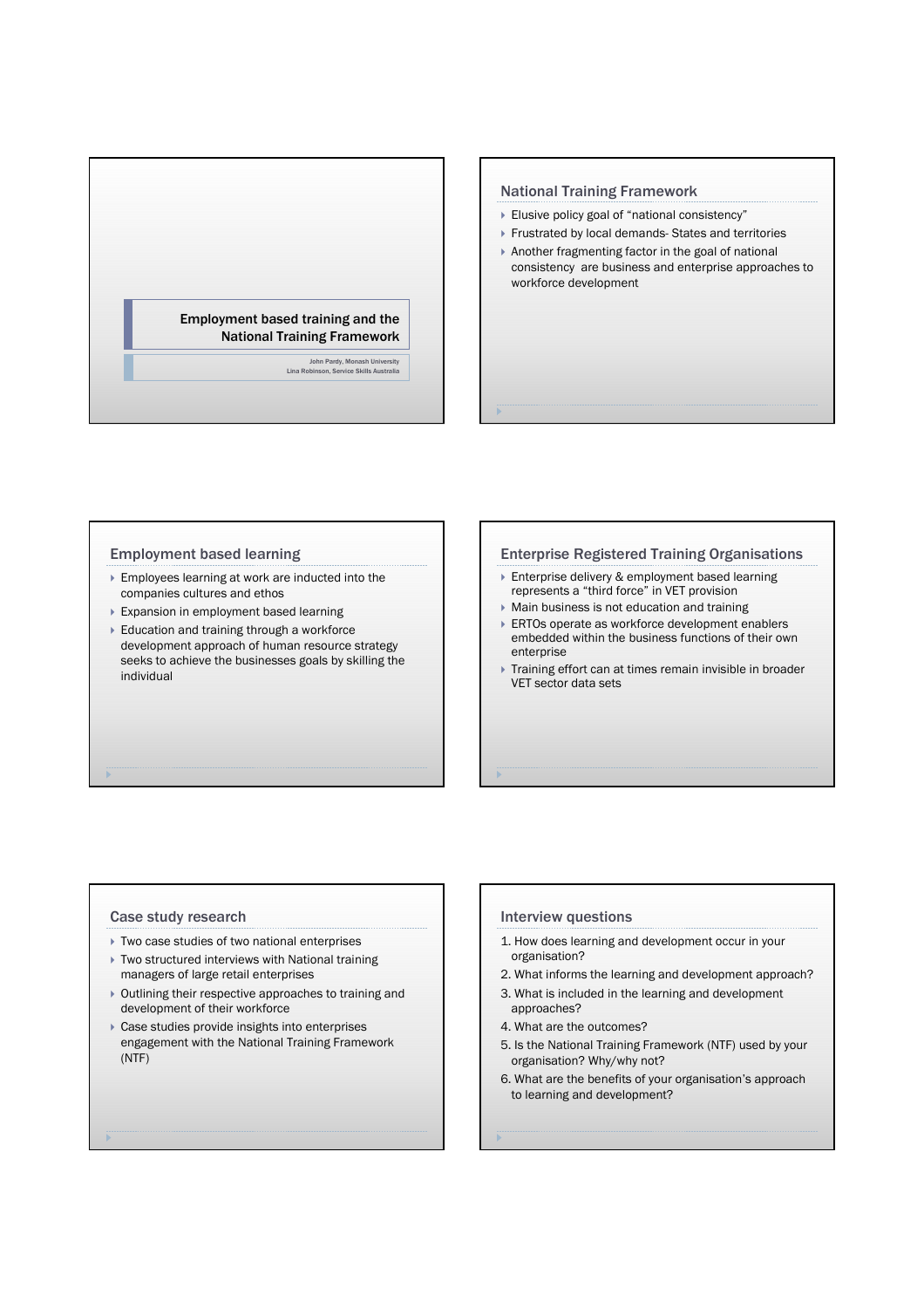## Pharmacy

- ▶ 70 outlets nationally and 1200 employees
- ▶ An RTO that delivers community pharmacy qualifications
- Enterprises places great worth in training to fulfill the business's strategic and commercial goals
- Training manager viewed a qualification as a starting point for building a training program

#### Pharmacy

- Training manager expressed that the training carried out went well beyond what is stipulated by the Training Package
- This enterprise's understanding of the Training Package is ambivalent- provides recognition of enterprise skill needs but they don't see beyond their own enterprise needs
- Training in this enterprise was described as learning "how we do business"

#### Pharmacy

- Workplace training is a core competency required of every manager, assistant manager and supervisor in the enterprise
- Employment based training within the enterprise it was felt promotes the concept of a learning environment and culture of which peer mentoring is central
- The enterprise has developed pathway opportunities into higher education masters degree programs in retail management

## **Hardware**

- ▶ 170 retail outlets and 27,000 employees
- ▶ Employ people on the basis of a "cultural fit" not on the basis of a qualification
- ▶ Do not use the Training Package as they use their own framework to skill and shape its workforce to its own corporate identity
- The enterprise use, peer mentoring, a buddy system in what they describe as "skill builder" program connected to a branded customer experience

## **Hardware**

- Developed their own learning management system based on an eighteen month period of training that moves through four stages of:
	- $\triangleright$  Induction
	- Getting up to speed
	- The next step
	- Rounding it all off

## **Hardware**

- Employees don't achieve a qualification but their future employability rests on the strength of the enterprises brand and standing reputation
- Engagement with the NTF is marginal through back of house training effort for distribution centres
- Where the customer is involved the enterprise takes control of the training and development approach